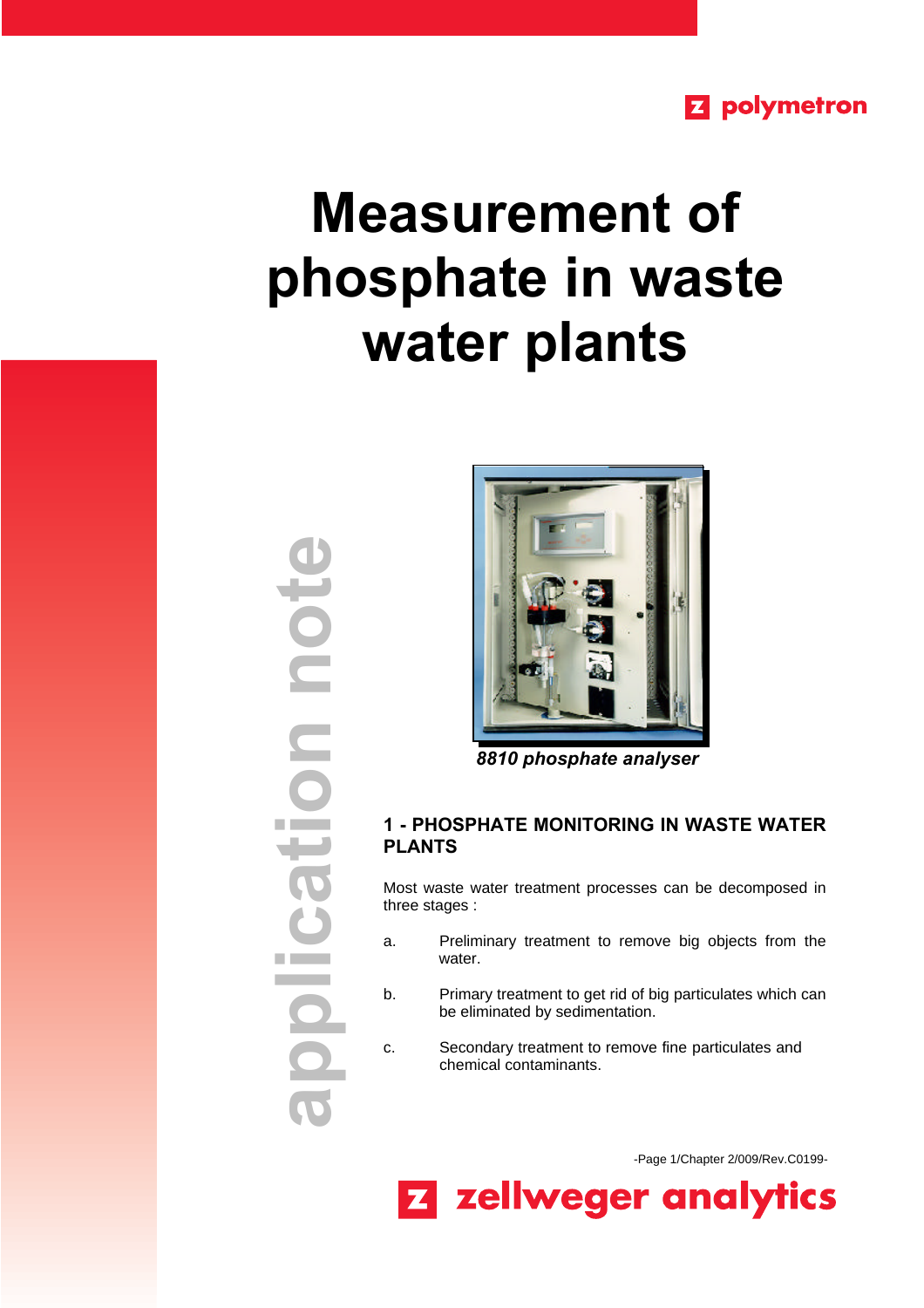# **Z** polymetron

To sum-up, preliminary and primary treatment are based on mechanical actions (filtration, sedimentation,...) and secondary treatment on physico-chemical or biological principles. **The secondary treatment often consists in a two stage process:**

- \* a biological treatment (for biodegradable products elimination),
- a physico-chemical treatment (for non-biodegradable pollutants or suspended solids elimination).

Phosphorus contaminants are either organic phosphates (decomposition of vegetals) or orthophosphates (mineral). Normally, 30 to 50% of the total phosphorus is organic and 50 to 70% is mineral.

#### *Phosphorus can be removed :*

*\* Biologically :*

Bacterias are kept in an anaerobic environment. As soon as they are moved into an oxygenated water their capacity to fix phosphorus is 3 or 4 times higher than usual. Phosphorus trapped by the bacterias forms a mud which is removed from the process.

#### *\* Chemically :*

Metallic salts (iron, aluminium) or lime are added in the water to be treated and react with the phosphorus to form insoluble matter which can be seperated from the water by a flocculation. This phosphorus precipitation, depending on the reagent used, has to be performed at well determined  $pH$  values (i.e. with  $FeCl<sub>3</sub>$ , the optimum  $pH$  is 5.5).

#### **In many cases, both biological and chemical treatment are used in the same process. The analyser generally monitors the dephosphatation stage effluent water.**

#### Normal working range :

The phosphorus concentration values are commonly expressed as mg/l of  $P$ -PO<sub>4</sub> (weight of phosphorus contained in the ortho-phosphate part).

Dephosphatation stage output : 0 to 2 mg/l P-PO<sub>4</sub>. Typical working value: 0.7 mg/l P-PO<sub>4</sub>. The average value of total phosphorus (P) at the inlet of municipal waste water plants is around 20 mg/l.

## **2 - SYSTEM CONFIGURATION**

The 8810 PHOSPHATE is dedicated to measurement of *ortho-phosphate* in waste water plants and is composed of :

- \* a preparation reactor with auto-cleaning system (sprinkler) and heating device,
- a photometric cell,
- reagent injection pumps.

-Page 2/Chapter 2/009/Rev.C0199-